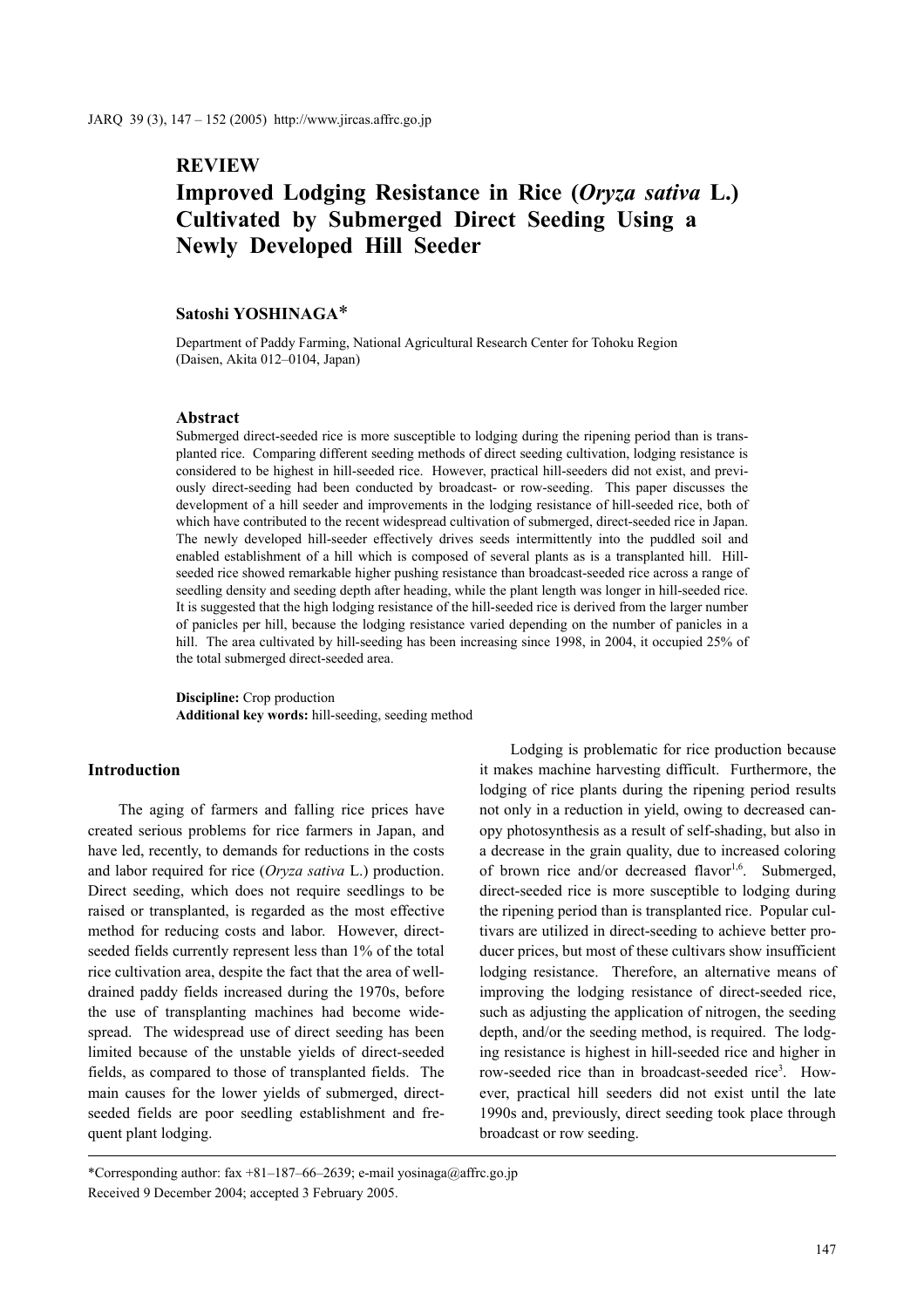#### S. Yoshinaga



**Fig. 1. Newly developed hill seeder in operation**



**Fig. 2. Outline of the newly developed hill seeder**

This paper discusses the development of a hill seeder and improvements in the lodging resistance of hill-seeded rice, both of which have contributed to the recent widespread use of submerged, direct-seeding cultivation of rice.

#### **Development of a hill seeder**

A practical hill seeder was developed in the late 1990s at the National Agricultural Research Center for Kyushu Okinawa Region (Fukuoka, Japan). Combined with a harrow, the hill seeder enables seeding and puddling to be performed simultaneously (Fig.  $1$ )<sup>7</sup>. The seeder is composed of seed hoppers, seed rolls, and sawtoothed shooting disks (Fig. 2).

The rice seeds used in this seeder are coated with calcium peroxide  $(CaO<sub>2</sub>)$ , which promotes the emergence of seedlings in puddled soil. This seeder effectively drives seeds intermittently into puddled soil at depths of 5 to 20 mm using the rotating saw-toothed shooting disks. The seeding depth can be controlled by the rotation speed of the saw-toothed shooting disks (varying from 100 to 1,500 rpm), depending on the soil conditions. Control of the seeding rate can also be achieved by varying the distance between the hill and the number of seeds provided by the seed rolls. This seeder enables the establishment of a hill composed of several plants, just as in a transplanted hill.

## **Improvement of lodging resistance in hill-seeded rice**

#### **1. Effects of seedling density**

Most previous studies on the lodging resistance of direct-seeded rice plants have been conducted with broadcast-seeded rice, and so the lodging resistance of hill-seeded rice has not been well examined. On the other hand, it has been shown that the plant density, which varies depending on the seeding rate and percentage of seedlings established, affects the lodging resistance of rice plants<sup>8</sup>. Therefore, we examined the lodging resistance of hill-seeded rice that had been seeded using the newly developed hill seeder, as well as that of broadcast-seeded rice, at different seedling densities. The experiment was carried out at the National Agricultural Research Center for Kyushu Okinawa Region, in 1998 and 1999, using the popular Japanese variety Hinohikari. Pregerminated seeds coated with calcium peroxide were broadcast-seeded by hand and hill-seeded using the hill seeder at a hill density of  $30 \times 20$  cm. The plant population was adjusted to 40, 80, or 160 plants/ $m<sup>2</sup>$  (the number of plants per hill was adjusted for the hill-seeded rice). The fertilizer application and water management practices used were the conventional methods used in the Kyushu area. The pushing resistance was measured with a digital force gauge, at 20 days after heading, by bending a hill  $45^\circ$  at a height of 15 cm<sup>9</sup>. The lodging index was estimated using the following formula: (above-ground weight  $\times$  culm length) / (pushing resistance  $\times$  15; measured height in  $cm)^{4,8}$ .

In hill-seeded rice (hereafter referred to as HS), the culm length was greater than that for broadcast-seeded rice (hereafter referred to as BS) (Table 1). However, the pushing resistance for HS was higher than that for BS, and the differences became greater at higher plant densities (Table 1, Fig. 3). This result indicates that the base of the HS hill can sustain a larger force than can that of BS, in spite of the plant density. The lodging index, which estimates the lodging resistance and is closely related to the actual lodging, was constant for HS and smaller than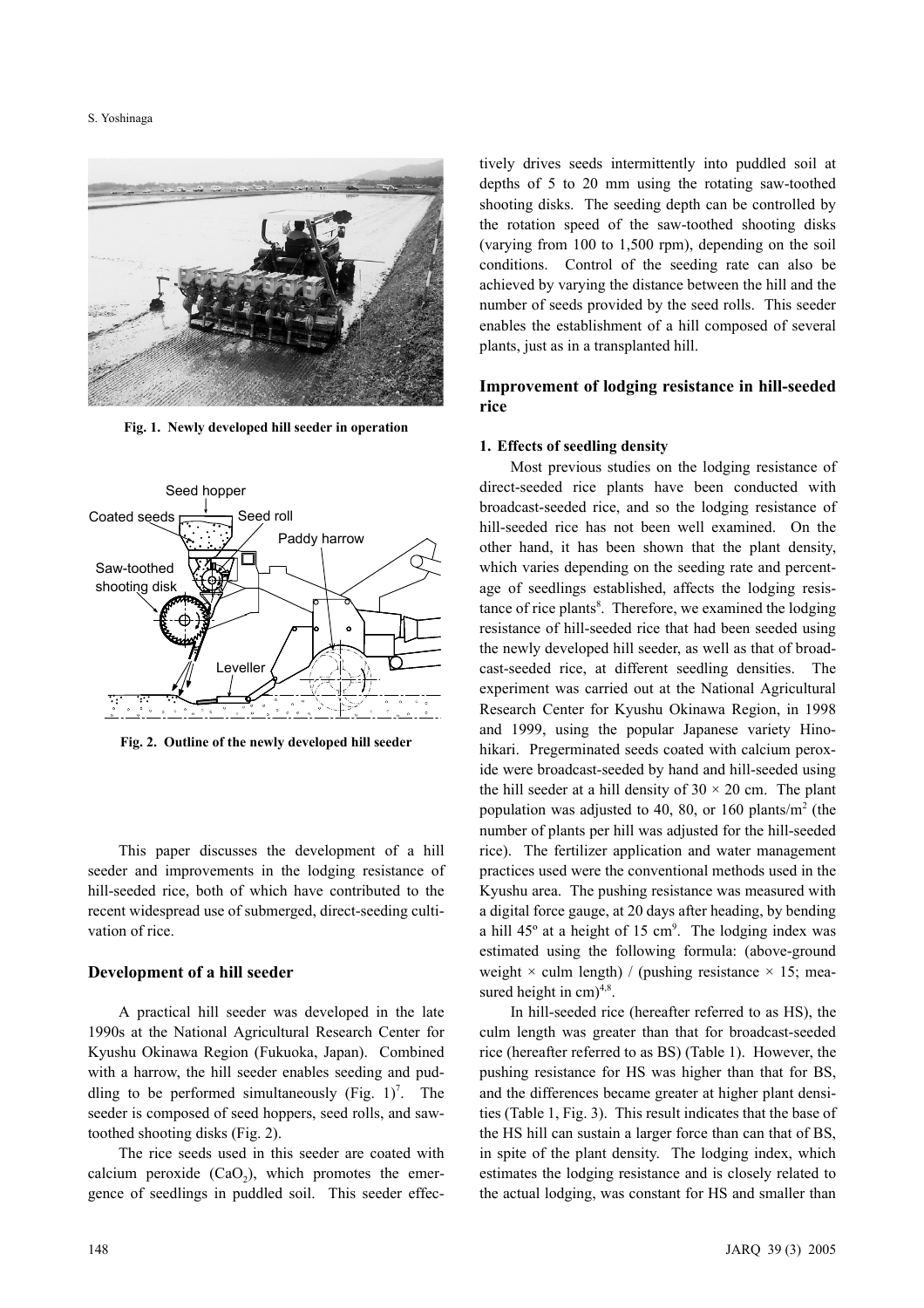| Seeding<br>method $(A)$ | Plant<br>density(B)<br>$(no/m^2)$ | Culm<br>length<br>(cm) | No. of<br>panicles<br>(no/hill) | Pushing<br>resistance<br>(g/culm) | Lodging<br>index | Lodging<br>degree $(0-4)$ |
|-------------------------|-----------------------------------|------------------------|---------------------------------|-----------------------------------|------------------|---------------------------|
| Broadcast-seeding       | 40                                | 81.5                   | 8.7                             | 71.1                              | 0.81             | 0.96                      |
|                         | 80                                | 80.9                   | 4.7                             | 59.2                              | 0.97             | 1.54                      |
|                         | 160                               | 79.4                   | 2.7                             | 39.5                              | 1.44             | 1.87                      |
|                         | mean                              | 80.6                   | 5.4                             | 56.6                              | 1.08             | 1.46                      |
| Hill-seeding            | 40                                | 86.1                   | 21.6                            | 89.9                              | 0.69             | 0.48                      |
|                         | 80                                | 85.8                   | 23.2                            | 84.7                              | 0.72             | 0.69                      |
|                         | 160                               | 84.5                   | 25.0                            | 71.9                              | 0.75             | 0.67                      |
|                         | mean                              | 85.5                   | 23.3                            | 82.2                              | 0.72             | 0.61                      |
| <b>ANOVA</b>            | $\mathsf{A}$                      | $\ast$                 | **                              | $\ast$                            | $\ast$           | **                        |
|                         | B                                 | ns                     | $\ast$                          | **                                | $***$            | $\ast$                    |
|                         | $A \times B$                      | ns                     | **                              | $\ast$                            | $***$            | $\ast$                    |

**Table 1. Effects of seeding method and plant density on characteristics of plants and lodging resistance**

Values are means of 3 years (1997–1999). Pushing resistance was measured at 20 days after heading by bending a hill 45º from the vertical at a 15 cm height. Lodging index was estimated by the following formula: (aboveground weight  $\times$  culm length) / (pushing resistance  $\times$  15; measured height in cm). Lodging degree is estimated by actual lodging at maturity (Small value represents small degree of lodging). ANOVA : Results of analysis of variance.  $* \& *$ : Significant at 0.05 and 0.01 probability levels, respectively. ns : Not significant.





Pushing resistance was measured at 20 days after heading by bending a hill 45º from the vertical at a 15 cm height. Vertical bars indicate standard errors  $(n = 3)$ .

that for BS, especially at the highest plant density (Fig. 4). The smaller lodging index for HS is probably due to its higher pushing resistance.

#### **2. Effects of seeding depth**

The seeding depth is an important factor for the stabilization of direct-seeded plants because it influences not only the establishment of seedlings but also the lodg-



**Fig. 4. Relationship between plant density and lodging index in broadcast-seeded rice (BS) and hill-seeded rice (HS)** Lodging index was estimated by the following formula: (above-ground weight  $\times$  culm length) / (pushing resistance  $\times$  15; measured height in cm). Vertical bars indicate standard errors  $(n = 3)$ .

ing resistance<sup>2,5</sup>. It has been shown that greater seeding depths for direct-seeded rice result in increased lodging resistance2,8. However, the interactions of the seeding method and depth on the lodging resistance have not been examined. We examined the effects of seeding depth on the lodging resistance of hill-seeded and broadcastseeded rice. The experimental fields, cultivars, and methods used were the same as in the plant density exper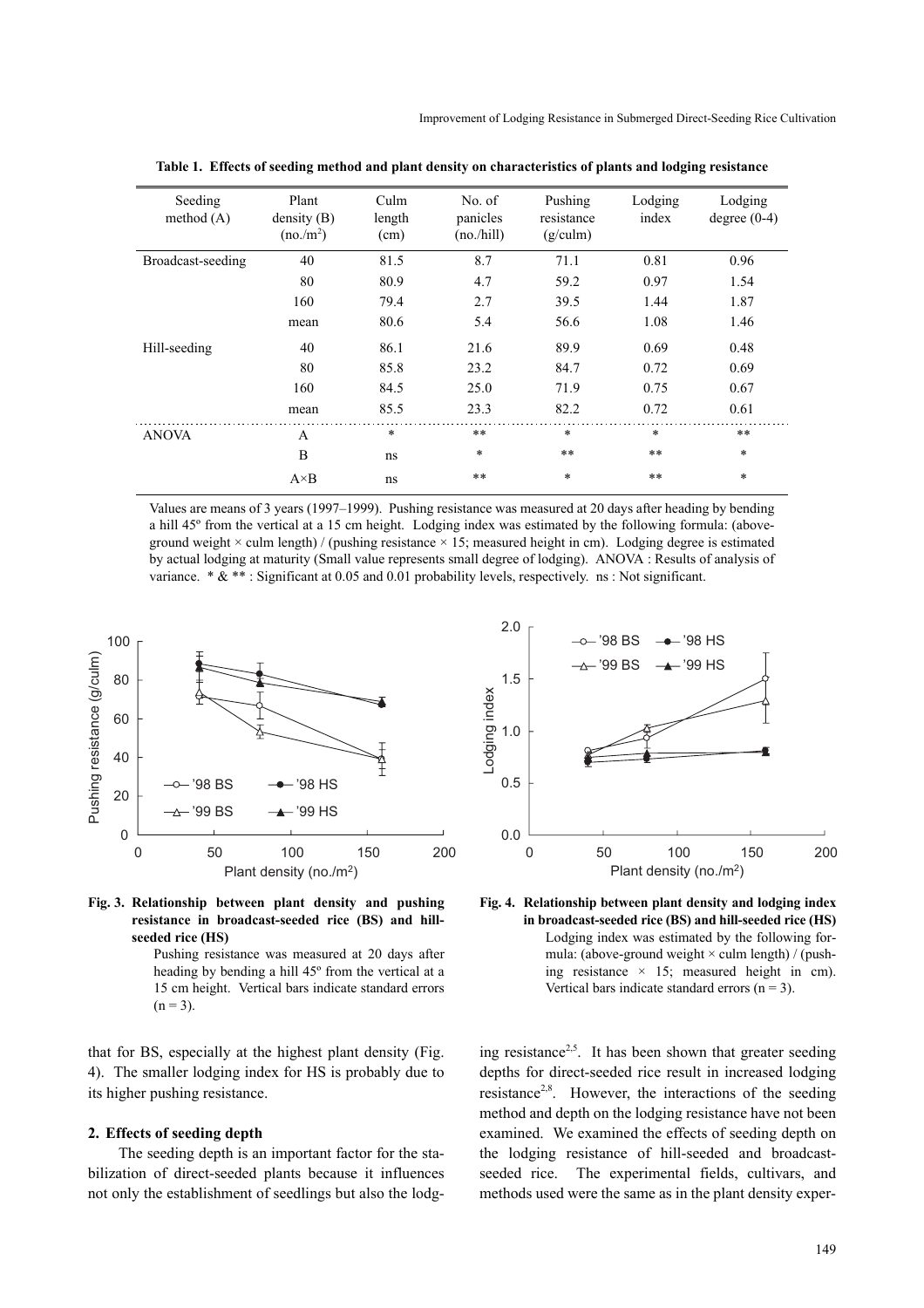iment, except for the plant density and the seeding depth. Seedlings with coleoptiles of about 20 mm were planted in puddled soil at depths of 2, 5, 10, 15, and 20 mm, and the plant density used for BS and HS was 80 plants/ $m^2$ .

The pushing resistance for HS was higher than that for BS across the entire range of seeding depths examined (Fig. 5). This result indicates that the base of a HS hill can sustain a greater force than can that of BS, even at a shallow seeding depth. For HS, the lodging index was constant for all seeding depths, and was smaller than that for BS, especially at shallow seeding depths (Fig. 6).



**Fig. 5. Relationship between seeding depth and pushing resistance in broadcast-seeded rice (BS) and hillseeded rice (HS)** 

Pushing resistance was measured at 20 days after heading by bending a hill 45º from the vertical at a 15 cm height. Vertical bars indicate standard errors  $(n = 3)$ .



**Fig. 7. Relationship between number of panicles per hill and pushing resistance in broadcast-seeded rice (BS) and hill-seeded rice (HS)**

Pushing resistance was measured at 20 days after heading by bending a hill 45º from the vertical at a 15 cm height.

The smaller lodging index for HS is likely to be derived from its higher pushing resistance.

#### **3. Factors in the improvement of lodging resistance**

It was shown that the pushing resistance and lodging index vary, depending on the number of panicles per hill (Figs. 7 & 8). For BS, the plant density affected the number of panicles per hill, and the pushing resistance and lodging index ranged widely when the number of panicles per hill was decreased (Table 1, Figs. 7 & 8). However, the number of panicles per HS hill was not



**Fig. 6. Relationship between seeding depth and lodging index in broadcast-seeded rice (BS) and hill-seeded rice (HS)**

Lodging index was estimated by the following formula: (above-ground weight  $\times$  culm length) / (pushing resistance  $\times$  15; measured height in cm). Vertical bars indicate standard errors  $(n = 3)$ .



**Fig. 8. Relationship between number of panicles per hill and lodging index in broadcast-seeded rice (BS) and hill-seeded rice (HS)**

Lodging index was estimated by the following formula: (above-ground weight  $\times$  culm length) / (pushing resistance  $\times$  15; measured height in cm).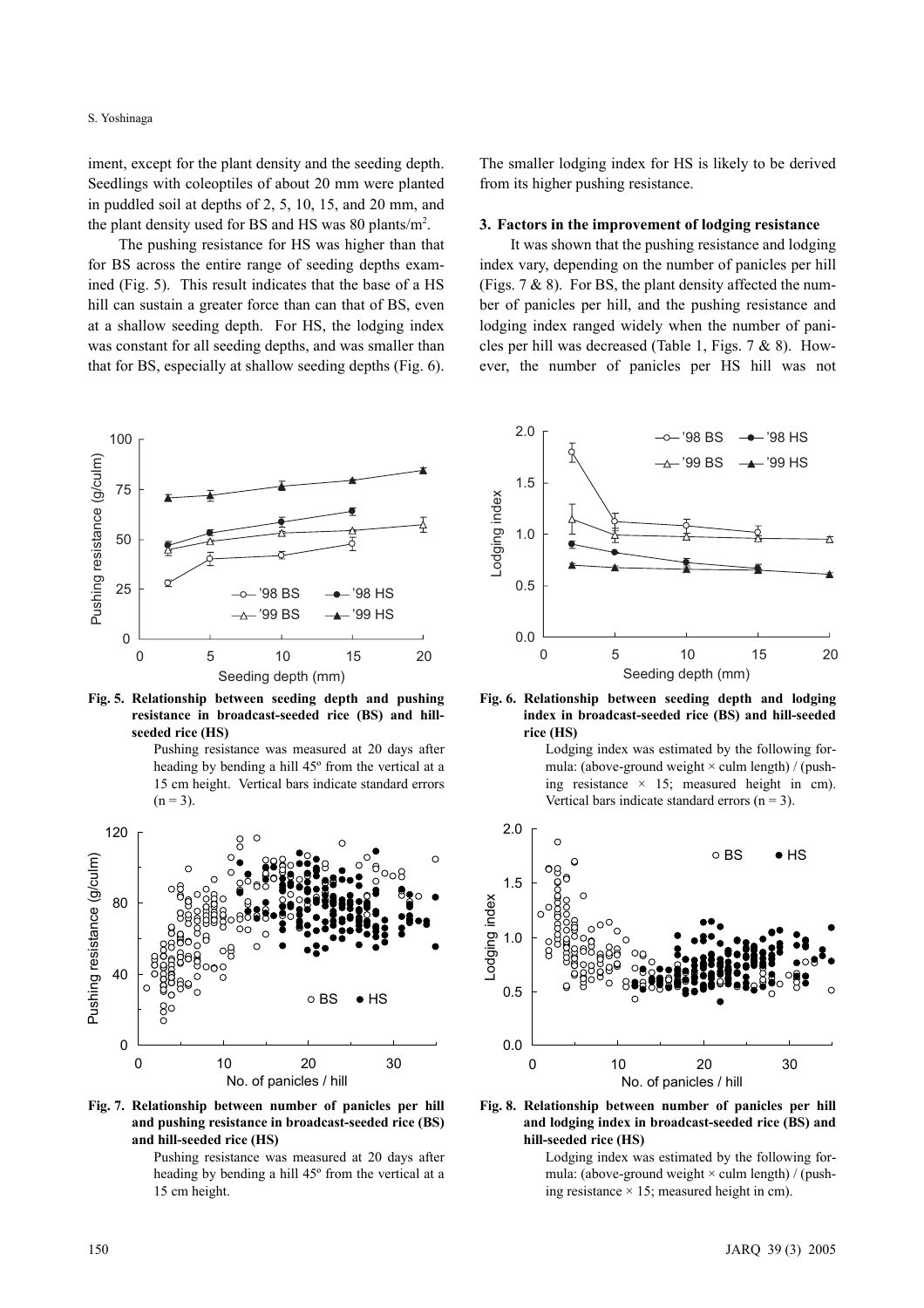

**Fig. 9. Changes in seeding methods of submerged directseeding cultivation in Japan**

influenced by the plant density, and the pushing resistance and lodging index for HS did not vary with the plant density (Table 1, Figs. 7 & 8).

These results suggest that HS, by which a hill was composed of several plants, had a larger number of panicles per hill, resulting in a higher lodging resistance than did BS, the hills of which were usually composed of one isolated plant. Furthermore, the lodging resistance of HS was not affected by the plant density. This can be attributed to the small differences between plant densities in the number of panicles per hill of HS, given that the HS hill density is not influenced by plant density.

#### **Increases in the area of hill-seeded rice**

Hill seeding has enabled popular cultivars with low lodging resistance to be grown in areas normally cultivated by submerged direct seeding. The area cultivated using hill seeders has been increasing since 1998, and in 2002 overtook the area cultivated by broadcasting. In 2004, hill-seeded rice occupied 25% of the total area of submerged, direct-seeded rice (Fig. 9). The hill seeder has contributed to the recent widespread use of submerged direct seeding, given that the area of submerged, direct-seeded rice cultivation has doubled in the last five years (Fig. 10).

## **Conclusion and perspectives**

This report confirmed the high lodging resistance of hill-seeded rice across a range of plant densities and seeding depths. In Japan, popular cultivars for transplanting are utilized in direct seeding because they have better producer prices, even though most do not have adequate lodging resistance. In this situation, selecting the best



**Fig. 10. Direct-seeded rice area under well-drained and submerged conditions in Japan**

seeding method is an important factor for consideration. Hill seeding has enabled popular cultivars with low lodging resistance to be grown in areas where submerged direct seeding is normally used. Thus, the development of hill-seeding cultivation has contributed to the recent increase in the direct-seeded area.

For further expansion in the use of direct seeding, the breeding and introduction of cultivars with appropriate traits for direct-seeding cultivation will be necessary. In addition, it has been reported that seeding methods affect growth behaviors of direct-seeded rice, including the tillering rate, nitrogen uptake, and dry matter production $10,11$ . Therefore, further studies on the rational management of crops, seeded using different methods, could contribute to the stabilization of direct-seeding cultivation.

## **References**

- 1. Matsue, Y. et al. (1991) Studies on palatability of rice grown in northern Kyushu. *Nihon sakumotsu gakkai kiji* (*Jpn. J. Crop Sci*.), **60**, 490–496 [In Japanese with English summary].
- 2. Nakamura, Y. (1981) Study on the direct underground sowing machine in the submerged paddy field. *Nougyo kikai gakkaishi* (*J. Jpn. Soc. Agric. Mach*.), **43**, 203–209 [In Japanese with English summary].
- 3. Ogata, T. & Matsue, Y. (1998) Studies on direct sowing culture of rice in northern Kyushu. *Nihon sakumotsu gakkai kiji* (*Jpn. J. Crop Sci*.), **67**, 485–491 [In Japanese with English summary].
- 4. Seko, H. (1962) Studies on lodging in rice plants. *Kyushu nougyo shikenjou ihou* (*Bull. Kyushu. Agric. Exp. Stn*.), **7**, 419–499 [In Japanese with English summary].
- 5. Seko, H., Samura, T. & Koshio, H. (1987) Effect of seed depth on the emergence and establishment in direct sowing culture of rice plant in flooded paddy field. *Kinki*